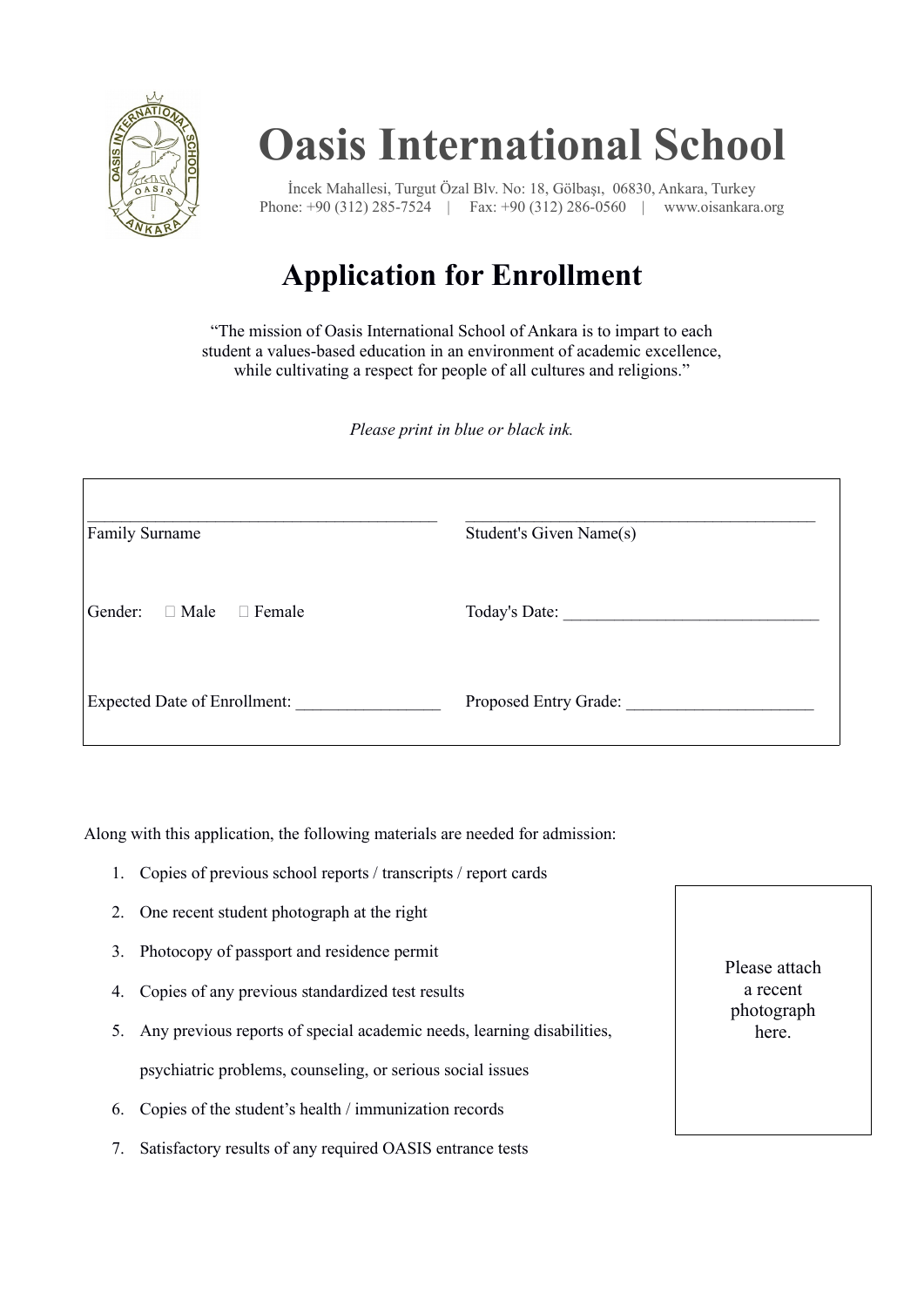| <b>Student Information</b>                                                                                                                                                                      |                          |                 |  |
|-------------------------------------------------------------------------------------------------------------------------------------------------------------------------------------------------|--------------------------|-----------------|--|
| Family Surname                                                                                                                                                                                  | Official First Name(s)   | Nickname        |  |
| Date of Birth: 1 2 3 4 5 6 7 8 9 10 11 12<br>(dav)                                                                                                                                              | (year)<br>(circle month) | (city, country) |  |
|                                                                                                                                                                                                 |                          | Expires:        |  |
| Child's Visa Type: $\square$ Dependent Visa $\square$ Student Visa<br>*Students with Turkish citizenship are not eligible to enroll at Oasis, due to Turkish Ministry of Education regulations. |                          |                 |  |
|                                                                                                                                                                                                 |                          |                 |  |
|                                                                                                                                                                                                 |                          |                 |  |
| English Ability: $\square$ Excellent $\square$ Medium                                                                                                                                           | $\Box$ Beginner          |                 |  |
| How did you first hear about Oasis?                                                                                                                                                             |                          |                 |  |

Please list all schools attended (most recent school first):

| School | Address | Telephone | Dates<br>Attended | Grade<br>Levels |
|--------|---------|-----------|-------------------|-----------------|
|        |         |           |                   |                 |
|        |         |           |                   |                 |
|        |         |           |                   |                 |
|        |         |           |                   |                 |

Why is the student leaving his/her previous school?

How is the student's health? (Please include any illness, allergy, medication, or ongoing medical concerns.)

May the student participate in all school sports/activities? If not, please explain.

Please list any hobbies, musical abilities, sports achievements, or other interests:

Has the student previously experienced any learning problems / disabilities or psychological / emotional issues? If so, please explain.

Has the student experienced any behavioral problems at any previous schools? If so, please explain.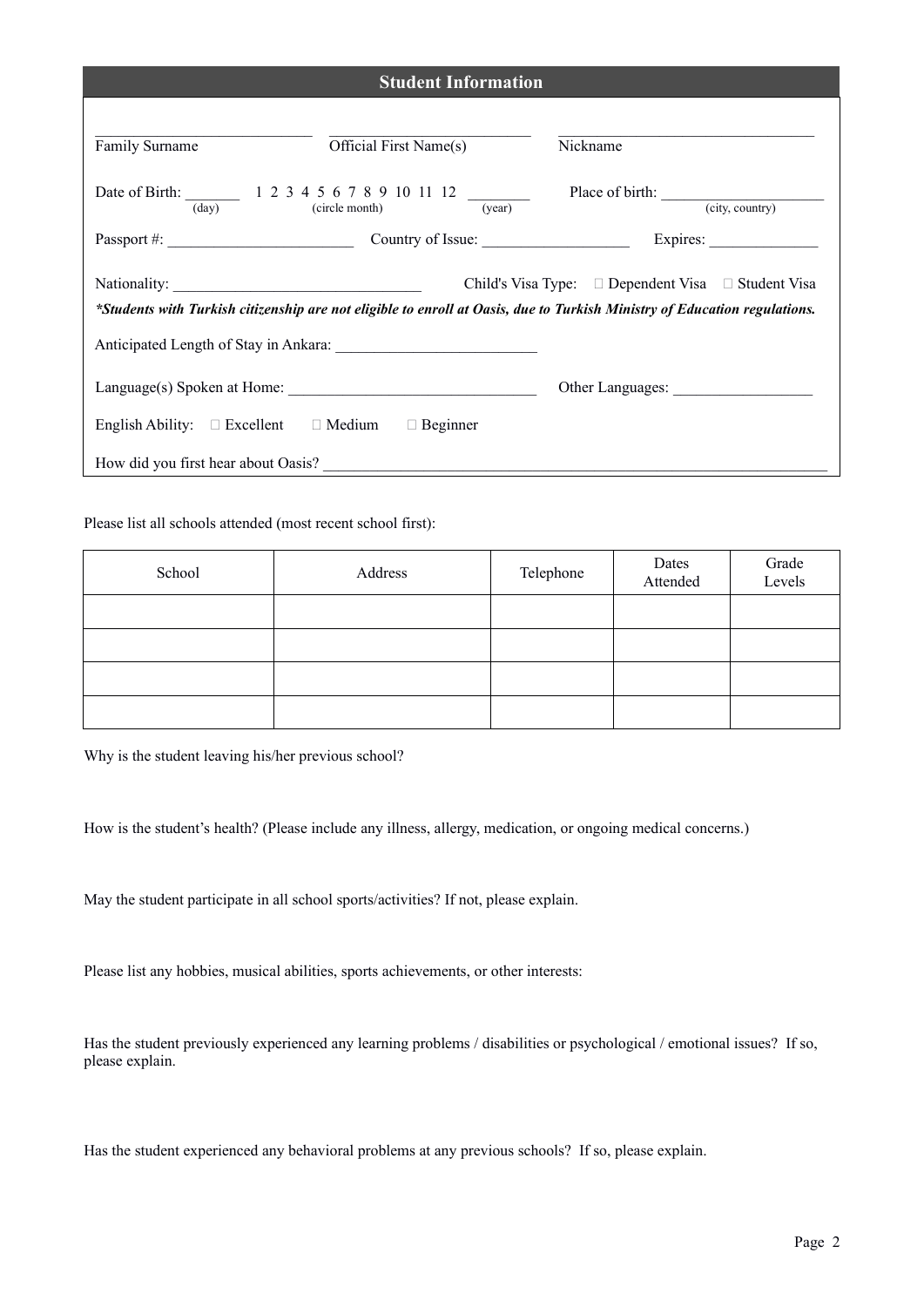| <b>Family Information</b>           |        |     |                                   |                          |                                   |
|-------------------------------------|--------|-----|-----------------------------------|--------------------------|-----------------------------------|
| Names of Brothers<br>and/or Sisters | Gender | Age | Date of Birth<br>(day/month/year) | Present Grade and School | Applying to Oasis?<br>(yes or no) |
|                                     |        |     |                                   |                          |                                   |
|                                     |        |     |                                   |                          |                                   |
|                                     |        |     |                                   |                          |                                   |
|                                     |        |     |                                   |                          |                                   |

| Family<br>Residential Address | <u> 1989 - Johann Stoff, deutscher Stoffen und der Stoffen und der Stoffen und der Stoffen und der Stoffen und der</u>                                                                                                         |
|-------------------------------|--------------------------------------------------------------------------------------------------------------------------------------------------------------------------------------------------------------------------------|
|                               |                                                                                                                                                                                                                                |
|                               |                                                                                                                                                                                                                                |
| Religion/Denomination:        |                                                                                                                                                                                                                                |
| Father                        |                                                                                                                                                                                                                                |
|                               |                                                                                                                                                                                                                                |
|                               |                                                                                                                                                                                                                                |
|                               |                                                                                                                                                                                                                                |
|                               |                                                                                                                                                                                                                                |
|                               |                                                                                                                                                                                                                                |
|                               | Office Phone: Cell Phone: Cell Phone: Cell Phone: Cell Phone: Cell Phone: Cell Phone: Cell Phone: Cell Phone: Cell Phone: Cell Phone: Cell Phone: Cell Phone: Cell Phone: Cell Phone: Cell Phone: Cell Phone: Cell Phone: Cell |
|                               |                                                                                                                                                                                                                                |
| <b>Mother</b>                 |                                                                                                                                                                                                                                |
|                               |                                                                                                                                                                                                                                |
|                               | Business Name & Address: 1986. The Manual School of the Manual School of the Manual School of the Manual School of the Manual School of the Manual School of the Manual School of the Manual School of the Manual School of th |
|                               |                                                                                                                                                                                                                                |
|                               |                                                                                                                                                                                                                                |
|                               | Office Phone: <u>Cell Phone:</u> Cell Phone: Cell Phone:                                                                                                                                                                       |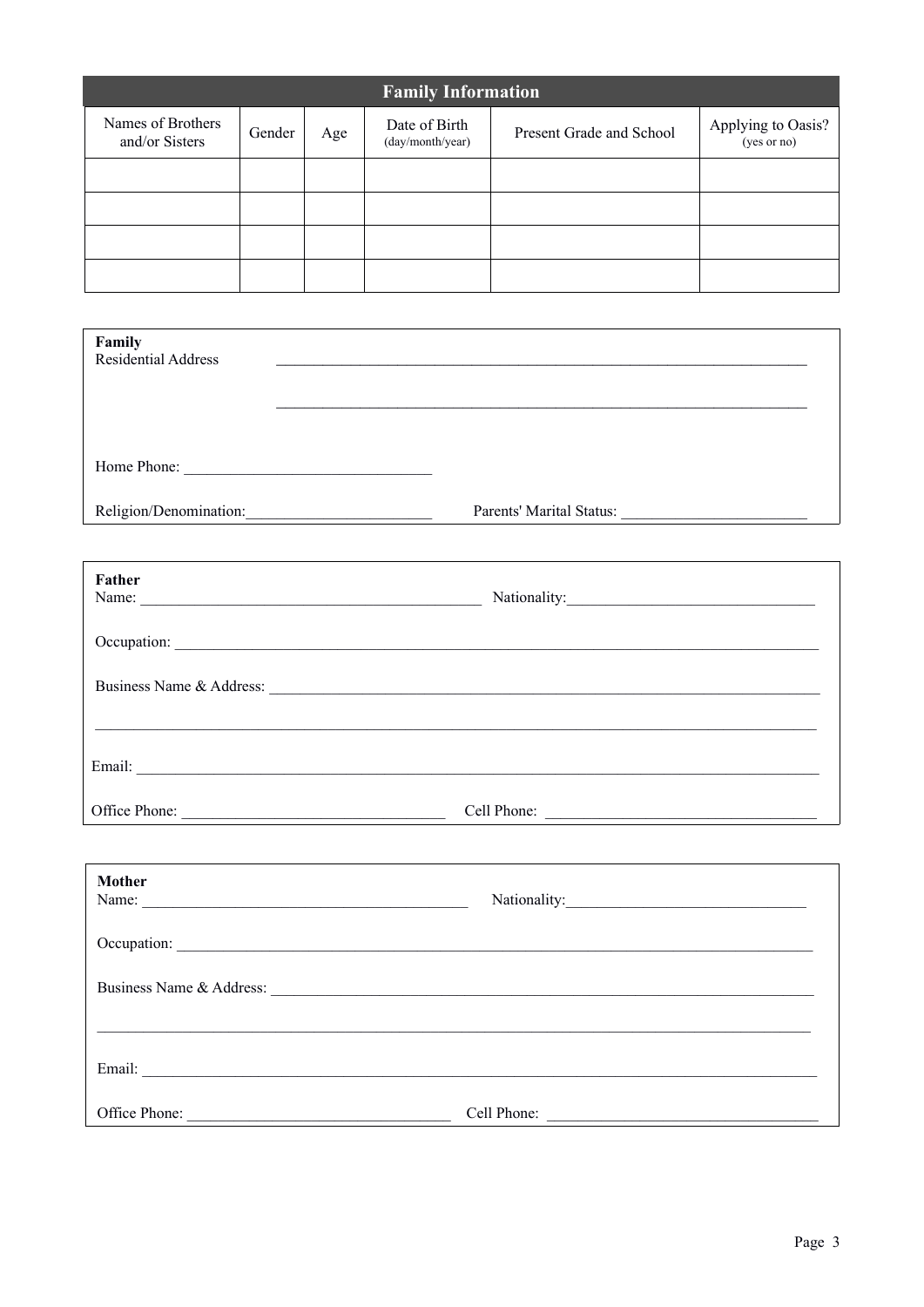| <b>Emergency Contact Information</b>                                                                                                                                                                                                                                                                       |                                                                                                                                                                                                                                                                                                                                                                                                                                                                                                                                                                                                                                                                                                                                                                                                                                                                                                                                                                                                                                                                                                                                                               |  |  |
|------------------------------------------------------------------------------------------------------------------------------------------------------------------------------------------------------------------------------------------------------------------------------------------------------------|---------------------------------------------------------------------------------------------------------------------------------------------------------------------------------------------------------------------------------------------------------------------------------------------------------------------------------------------------------------------------------------------------------------------------------------------------------------------------------------------------------------------------------------------------------------------------------------------------------------------------------------------------------------------------------------------------------------------------------------------------------------------------------------------------------------------------------------------------------------------------------------------------------------------------------------------------------------------------------------------------------------------------------------------------------------------------------------------------------------------------------------------------------------|--|--|
|                                                                                                                                                                                                                                                                                                            | Please designate someone our school can contact in an emergency if parents/guardians are not available.                                                                                                                                                                                                                                                                                                                                                                                                                                                                                                                                                                                                                                                                                                                                                                                                                                                                                                                                                                                                                                                       |  |  |
|                                                                                                                                                                                                                                                                                                            |                                                                                                                                                                                                                                                                                                                                                                                                                                                                                                                                                                                                                                                                                                                                                                                                                                                                                                                                                                                                                                                                                                                                                               |  |  |
|                                                                                                                                                                                                                                                                                                            | Address: Telephone: Telephone: Telephone: 2007                                                                                                                                                                                                                                                                                                                                                                                                                                                                                                                                                                                                                                                                                                                                                                                                                                                                                                                                                                                                                                                                                                                |  |  |
|                                                                                                                                                                                                                                                                                                            | <b>For Students Planning to Live With Guardians</b>                                                                                                                                                                                                                                                                                                                                                                                                                                                                                                                                                                                                                                                                                                                                                                                                                                                                                                                                                                                                                                                                                                           |  |  |
|                                                                                                                                                                                                                                                                                                            | Parents who are not themselves living in Ankara must designate a responsible Ankara resident whom the school can<br>contact if necessary:                                                                                                                                                                                                                                                                                                                                                                                                                                                                                                                                                                                                                                                                                                                                                                                                                                                                                                                                                                                                                     |  |  |
|                                                                                                                                                                                                                                                                                                            |                                                                                                                                                                                                                                                                                                                                                                                                                                                                                                                                                                                                                                                                                                                                                                                                                                                                                                                                                                                                                                                                                                                                                               |  |  |
|                                                                                                                                                                                                                                                                                                            | Address:                                                                                                                                                                                                                                                                                                                                                                                                                                                                                                                                                                                                                                                                                                                                                                                                                                                                                                                                                                                                                                                                                                                                                      |  |  |
|                                                                                                                                                                                                                                                                                                            | Email: Telephone: Telephone: Telephone: Telephone: Telephone: Telephone: Telephone: Telephone: Telephone: Telephone: Telephone: Telephone: Telephone: Telephone: Telephone: Telephone: Telephone: Telephone: Telephone: Teleph                                                                                                                                                                                                                                                                                                                                                                                                                                                                                                                                                                                                                                                                                                                                                                                                                                                                                                                                |  |  |
|                                                                                                                                                                                                                                                                                                            | <b>Payment Information (2022-2023)</b>                                                                                                                                                                                                                                                                                                                                                                                                                                                                                                                                                                                                                                                                                                                                                                                                                                                                                                                                                                                                                                                                                                                        |  |  |
| <b>Capital Fee:</b><br>$\bullet$<br><b>Tuition Rates:</b><br>$\bullet$<br>$\bullet$<br>$\bullet$<br><b>ESL Fee:</b><br>$\bullet$                                                                                                                                                                           | (Annual, non-refundable fee designed to assist in covering facility operation and maintenance)<br>• USD \$2,000 (\$2,160 w/KDV) – annual fee per student of new families (paid after acceptance)<br>USD \$1,000 (\$1,080 w/KDV) – annual fee per student of returning families<br>(Prorated on a quarterly basis – i.e., minimum unit of tuition is a quarterly amount)<br>USD \$12,000 (\$12,960 w/KDV) – annual tuition per PreK-Kindergarten student (4&5 yrs)<br>USD \$15,000 (\$16,200 w/KDV) – annual tuition per Elementary student (Grades 1-6)<br>USD \$17,000 (\$18,360 w/KDV) – annual tuition per Secondary student (Grades 7-12)<br>(Additional fee added <i>only</i> for students who are enrolled in the ESL program)<br>• USD \$1,500 $(S1, 620 \text{ w}/KDV)$ – annual fee per student<br>USD \$750 (\$810 w/KDV) – semester fee per student<br><b>Educational Therapy Fee:</b><br>(Additional fee added <i>only</i> for students who are enrolled in the therapy programs)<br>USD \$4,000 (\$4,320 w/KDV) – annual fee per student receiving NILD therapy<br>USD \$2,000 (\$2,160 w/KDV) – annual fee per student receiving ET2/RX therapy |  |  |
| Due Dates*:<br>Capital Fee – July 31, 2022 (10% discount if paid by June 30, 2022)<br>Tuition - Q1: Aug 12, Q2: Oct 14, Q3: Dec 20, Q4: Mar 10<br>*For students enrolling in the middle of the school year, both capital fee and initial quarterly payment must<br>be paid before the first day of school. |                                                                                                                                                                                                                                                                                                                                                                                                                                                                                                                                                                                                                                                                                                                                                                                                                                                                                                                                                                                                                                                                                                                                                               |  |  |
|                                                                                                                                                                                                                                                                                                            | <b>Early Withdrawal Refund:</b><br>A refund will be made for the quarters a student has not attended.                                                                                                                                                                                                                                                                                                                                                                                                                                                                                                                                                                                                                                                                                                                                                                                                                                                                                                                                                                                                                                                         |  |  |
| Notes:<br>٠<br>٠<br>٠                                                                                                                                                                                                                                                                                      | An invoice, along with the payment instructions, will be sent via email once the student is accepted.<br>We are required to collect 8% tax (KDV) which we remit to the Tax Office. Families with KDV exemptions are<br>required to provide a KDV exemption card/letter issued by the Turkish Ministry of Foreign Affairs.<br>Discount (Scholarship) can be requested by submitting the Financial Assistance Application.                                                                                                                                                                                                                                                                                                                                                                                                                                                                                                                                                                                                                                                                                                                                      |  |  |